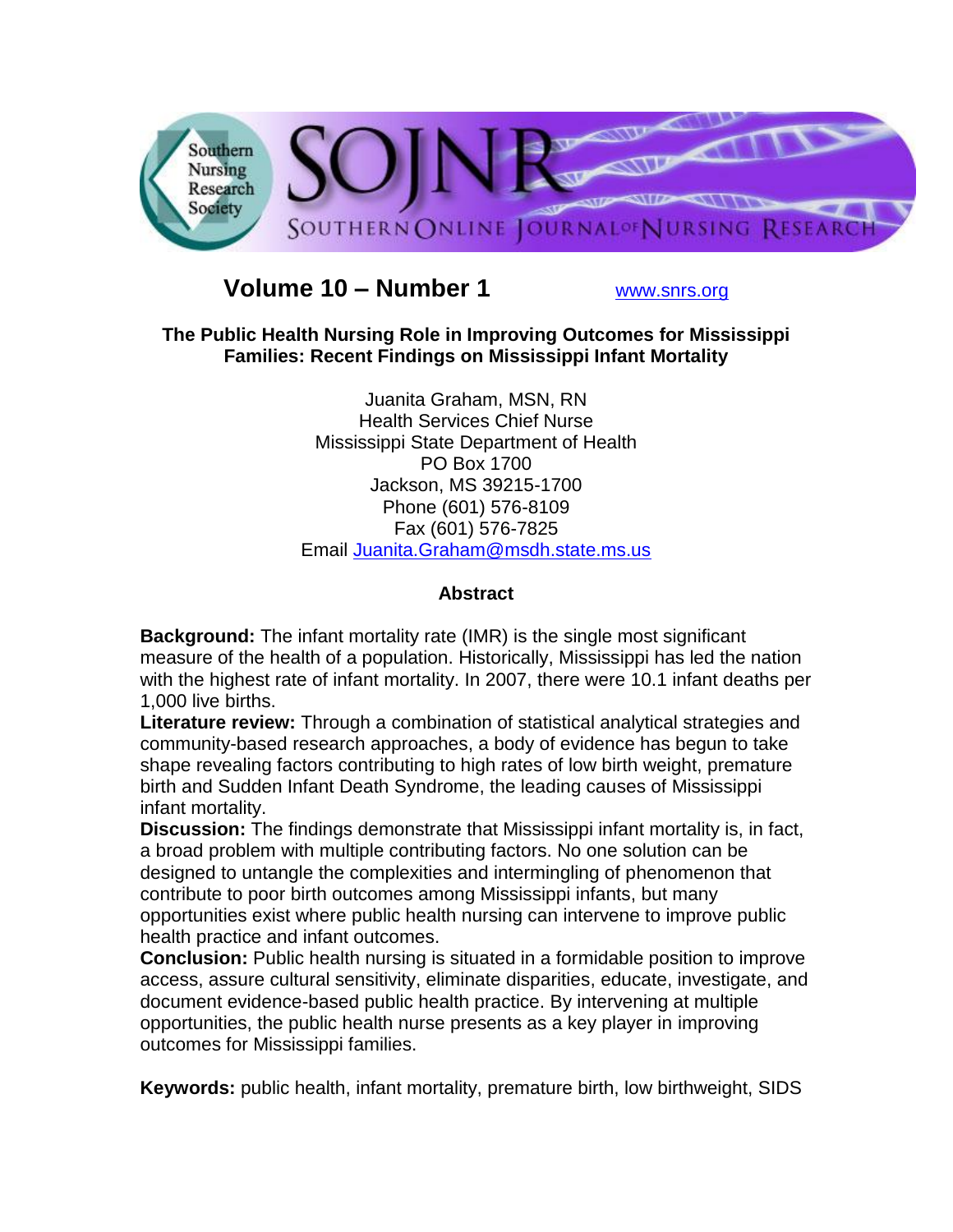#### **The Public Health Nursing Role in Improving Outcomes for Mississippi Families: Recent Findings on Mississippi Infant Mortality**

## **Background**

The infant mortality rate (IMR) is the single most significant measure of the health of a population. Theoretically, healthier families living in healthier environments with adequate access to resources produce healthier infants. Likewise, less healthy families living in less healthy environments with inadequate access to resources produce less healthy infants. Historically, Mississippi has led the nation with the highest rate of infant mortality. In 2007, there were 10.1 infant deaths per 1,000 live births.**[1](http://snrs.org/publications/SOJNR_articles2/n)** For more than a decade, about one of every 100 live born Mississippi infants have not survived to celebrate the first birthday (see Figure 1). The purpose of this study was to assess current findings on Mississippi infant mortality and discuss the role of the public health nurse in improving birth outcomes.

Mississippi has high rates of adult health problems including the highest rate of obesity and high prevalence of chronic illnesses such as diabetes, hypertension, cardiovascular disease, cancer, and renal failure.**[2](http://snrs.org/publications/SOJNR_articles2/n)** Mississippi is also burdened with some of the most challenging social determinants of health such as poverty, lower education levels, poor health literacy, unemployment, and single parent households[.](http://snrs.org/publications/SOJNR_articles2/n)**<sup>3</sup>** All of Mississippi's 82 counties contain areas federally designated as medically underserved with startling numbers of healthcare professional shortages.

Public health nursing has a long tradition of improving outcomes for Mississippi infants and their families. Public health nursing is a broad, population-based practice that serves in a variety of health promotion and health protection activities including health surveillance, disease prevention and maintenance, patient advocacy, and health policy development. The role of the public health nurse has become increasingly complex in recent years as global health hazards and pandemic risks become reality. This concept has been well-demonstrated with extensive media coverage of the ongoing 2009 Pandemic H1N1 flu, nationwide product recalls, a growing public concern over immunization safety, and rising rates of very premature and very low weight births. Public health issues such as these bring to light the role of public health nursing as a valued contributor to global health surveillance and epidemiological capacity. As major contributors to surveillance, epidemiology, and public health science, public health nurses present as key leaders in healthcare advocacy towards increasing equity in access to health services and resources, assuring cultural competence and sensitivity across health programs, eliminating health disparities, educating policy makers and populations, and conducting research to support evidence based public health practice.

#### **Literature review**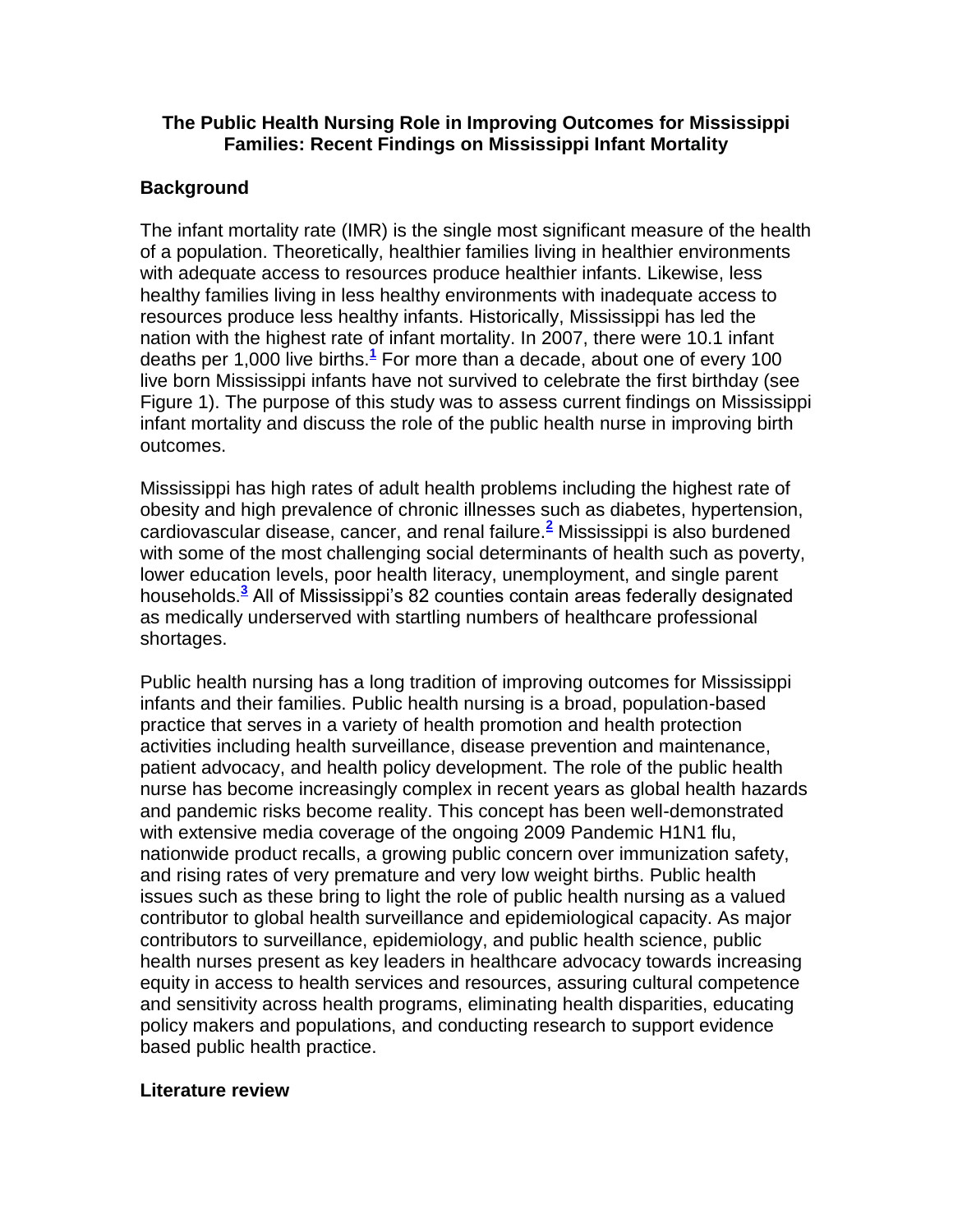A search of Pub Med Medline and CINAHL databases demonstrates that little research documented specific findings on Mississippi birth outcomes and infant mortality prior to the year 2007. This constitutes a disturbing absence of evidence to assist in program planning, decisions for funding allocations, and justification of funding proposals for new or innovative strategies to improve these outcomes. As funding opportunities dwindle and become more competitive, it becomes essential that research findings are documented and disseminated to reduce duplication of efforts, avoid unnecessary expense, and provide evidence base for decision making processes.

Since 2007, this public health nurse has collaborated with multiple investigators seeking to document the prevalence and contributing factors resulting in Mississippi's high rates of infant death. Infant mortality is a multi-faceted problem influenced by a spectrum of contributing factors. Through a combination of statistical analytical strategies and community-based research approaches, a body of evidence has begun to take shape revealing factors contributing to high rates of low birth weight, premature birth and Sudden Infant Death Syndrome, the leading causes of Mississippi infant mortality.

The original literature search revealed only a few documents (n=8) that specifically discussed issues relevant to Mississippi birth outcomes and infant mortality. A few studies were generalized to the Mississippi River Delta region but included data for other states extending from Missouri down to Louisiana. All but one of the identified Mississippi studies were more than 15 years old. Thus, only one study less than 10 years old was retained for inclusion in this collection of recent findings.

In 2003, Zotti, Replogle, and Sappenfield examined the relationship between Mississippi prenatal smoking trends and birth outcomes. The study suggested that overall prenatal smoking was declining despite an increase in prenatal smoking among teenagers. The findings emphasized the importance of smoking cessation strategies as a component of prenatal care.**[4](http://snrs.org/publications/SOJNR_articles2/n)**

A retrospective cohort analysis of infant birth certificates matched with infant death certificates was conducted to investigate the impact of selected maternal chronic medical conditions, race, and age on preterm birth, low birthweight, and infant mortality among Mississippi mothers. The analysis included 202,931 singleton infants born to African American and white Mississippi mothers during 1999-2003. The results of the analysis indicated that preterm birth, low birthweight, and infant mortality were more prevalent among African-American women, very young women (≤15 years old), and women with certain chronic medical conditions including pregestational hypertension and diabetes. The study documented the need for primary and preconception health care as tools for reducing racial disparities in infant mortality.**[5](http://snrs.org/publications/SOJNR_articles2/n)**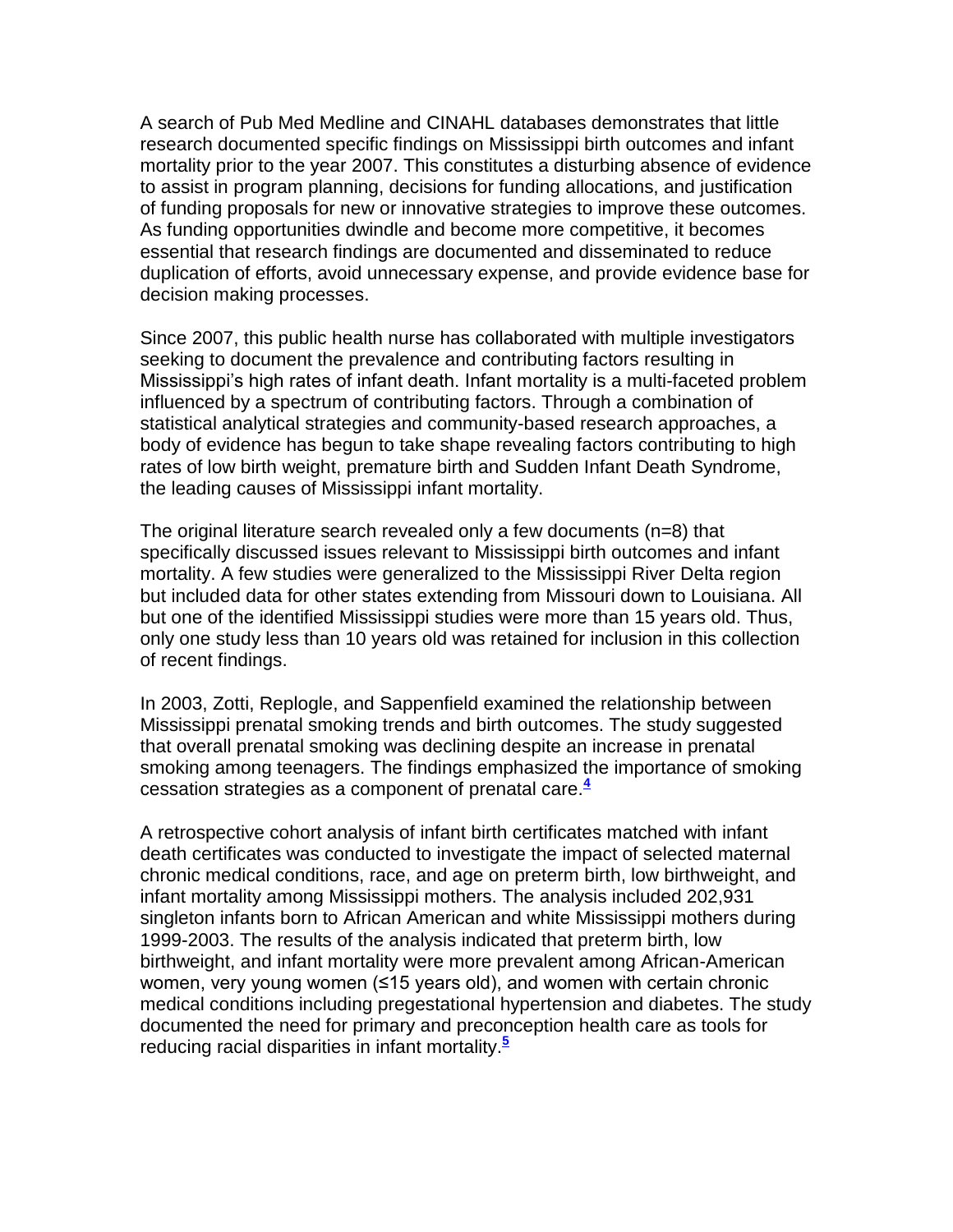A study in 2007 proposed to document the impact of Hurricane Katrina on disaster-affected women's access to reproductive health services in Mississippi Gulf Coastal communities. The research design involved completion of a toolkit developed by the Centers for Disease Control and Prevention, Division of Reproductive Health. Women (n=108) were approached randomly while visiting a clinic. Among those utilizing a family planning method at the time of the storm, nearly 90% indicated that no interruption in method had occurred. An unexpected finding was that nearly 40% reported they usually receive their family planning method from the local emergency room or urgent care center. Several responses suggested that much education is still needed to achieve optimal utilization of family planning services in the Mississippi Gulf Coastal communities, a potentially valuable intervention towards improving birth outcomes and reducing infant mortality in the region. Further study is needed to assess the utilization of emergent care sources as a women's health medical home.**[6](http://snrs.org/publications/SOJNR_articles2/n)**

Although medical and technological advances have greatly improved infant survival over the past 100 years, there are considerable geographical and racial disparities in infant outcomes. A formal infant death review process can reveal weaknesses within the healthcare and community systems that may contribute to infant death. A study described the use and findings of the PDSA (Plan, Do, Study, Act) Model for Improvement as a tool for improving infant outcomes and confirmed the need to conduct systematic, structured queries into causal, contributory, and potentiating factors related to infant mortality. Such queries are useful in identifying opportunities to improve healthcare systems and protocols and thus improve infant outcomes.**[7](http://snrs.org/publications/SOJNR_articles2/n)**

Considerable disparity exists between white and nonwhite birth outcomes as well as with the burden of chronic diseases and morbidities among Mississippians. Although infants of all demographic and socioeconomic backgrounds are at risk for SIDS, the African American population bears a disproportionate burden of SIDS, a phenomenon noted throughout the world and shared by Mississippi infants. SIDS is the third leading cause of Mississippi infant mortality with nonwhite infants dying of SIDS at two to three times the rate of white infants. A series of six focus groups were conducted in two Mississippi communities. The purpose of the study was to assess the knowledge of SIDS and associated risk factors among African American women. The study revealed weaknesses in the educational materials being utilized by educators. Materials often referenced and displayed unpleasant messages and images of death and dying. The study participants shared a cultural perspective that discussion of death and dying was considered unlucky and could result in death or unpleasant events. Participants recommended that more effective education materials would focus on bright, happy images with messages of "saving lives."**[8](http://snrs.org/publications/SOJNR_articles2/n)**

According to §19-21-103 of the Mississippi Code of 1972, the only qualifications for the position of county coroner are age 21 years, high school diploma or equivalent, and valid voter registration in the county of election. An informal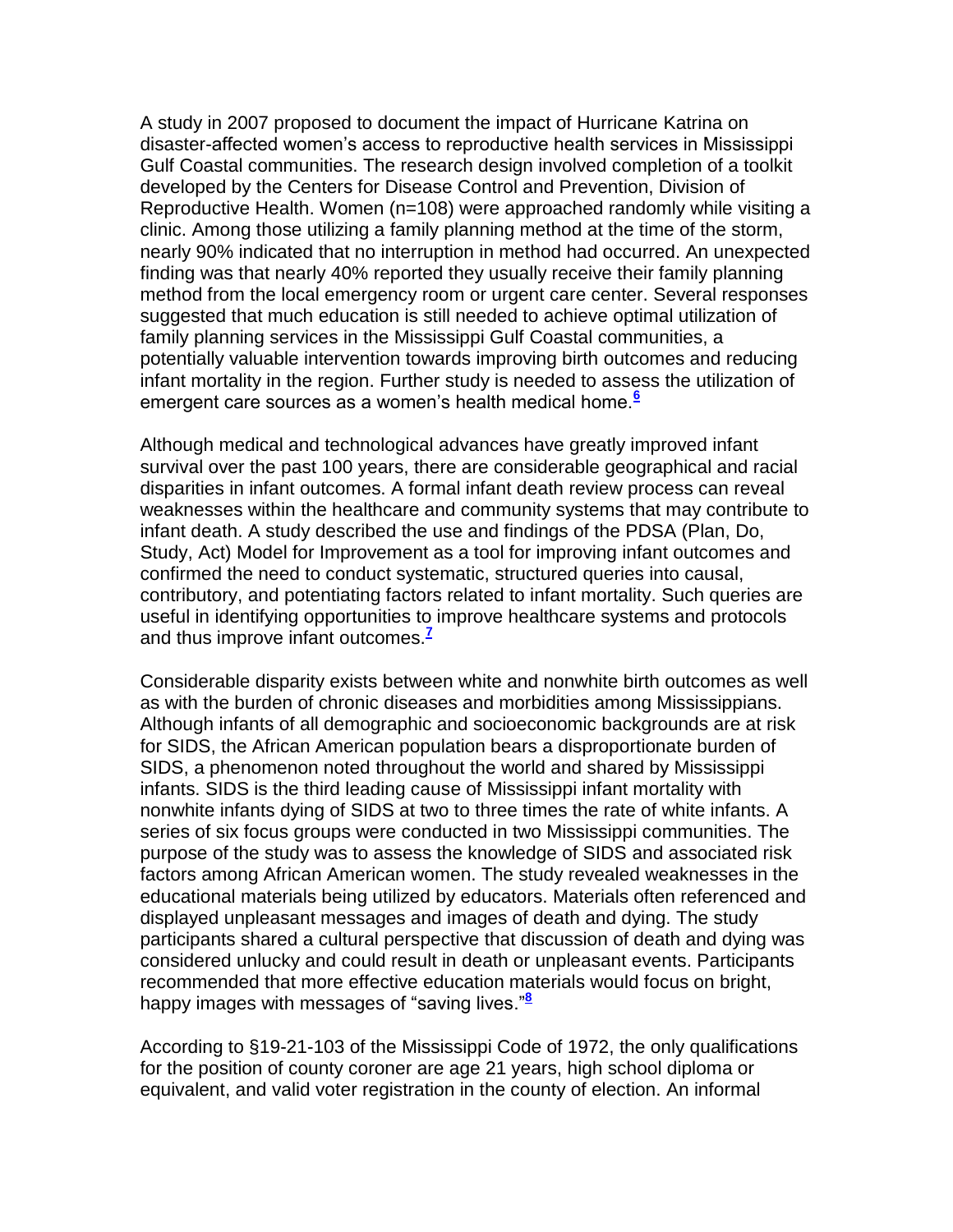survey was conducted to assess the consistency of Mississippi coroners' practices in accurately identifying SIDS cases. Findings were compared with published guidelines and Mississippi law. Among various discrepancies in protocol identified, one-third of coroners reported they sometimes or never perform investigations at the place of infant death. Although law requires that an autopsy be performed, there is no penalty for not completing an autopsy, making it an unpleasant task that can be easily avoided. Inadequate investigation of suspected SIDS cases could result in inaccurate rates of SIDS events compromising the reliability of Mississippi vital statistics data. This study suggests that failure to accurately diagnose the cause of death could have significant public health implications as public health decisions, practice, and funding allocations are often based on vital statistics data.**[9](http://snrs.org/publications/SOJNR_articles2/n)**

A pilot program in two Mississippi communities utilized community health outreach workers to connect high risk minority women with the healthcare system as a strategy for reducing African American disparities in infant mortality. The program evaluation indicated that success was derived through the use of culturally sensitive peer educators with whom the women could closely relate. Interviews with the community health workers affirmed that participants were more likely to comply with recommended interventions with peer support.**[10](http://snrs.org/publications/SOJNR_articles2/n)**

An additional study of linked birth and death data for the period 1996 to 2007, sought to describe Mississippi infant mortality, teen pregnancy trends, and strategies for improving maternal and infant health in Mississippi. The analysis underscored the need for extensive action, including redefining the way Mississippi delivers care to women of child-bearing age. The study cited economics and ethics as guiding principles for redesigning primary care for highrisk women stating that keeping families healthy was not only the best economical strategy, but was also simply the "right thing to do". The study recommended assisting women to set and achieve personal goals for reproductive health as a priority consideration for Mississippi physicians.**[1](http://snrs.org/publications/SOJNR_articles2/n)**

A retrospective cohort study utilizing 1996-2003 Mississippi linked birth and infant death files aimed to identify factors contributing to high rates of preterm birth, low birthweight and infant mortality while considering both traditional risk factors and maternal medical conditions. The study confirmed that certain maternal medical conditions may be contributing factors and identified preconception and prenatal healthcare as possible strategies for reducing unfavorable outcomes. The study further suggested that maternal race may influence different risk profiles highlighting the need to consider racial groups separately when investigating sociodemographics and health-related contributing factors.**[11](http://snrs.org/publications/SOJNR_articles2/n)**

An additional retrospective cohort study of 1996-2003 linked birth and death files assessed prenatal care utilization classified by the Kotelchuck Adequacy of Prenatal Care Utilization Index along with other maternal factors. The study found that about one in five Mississippi women received less than adequate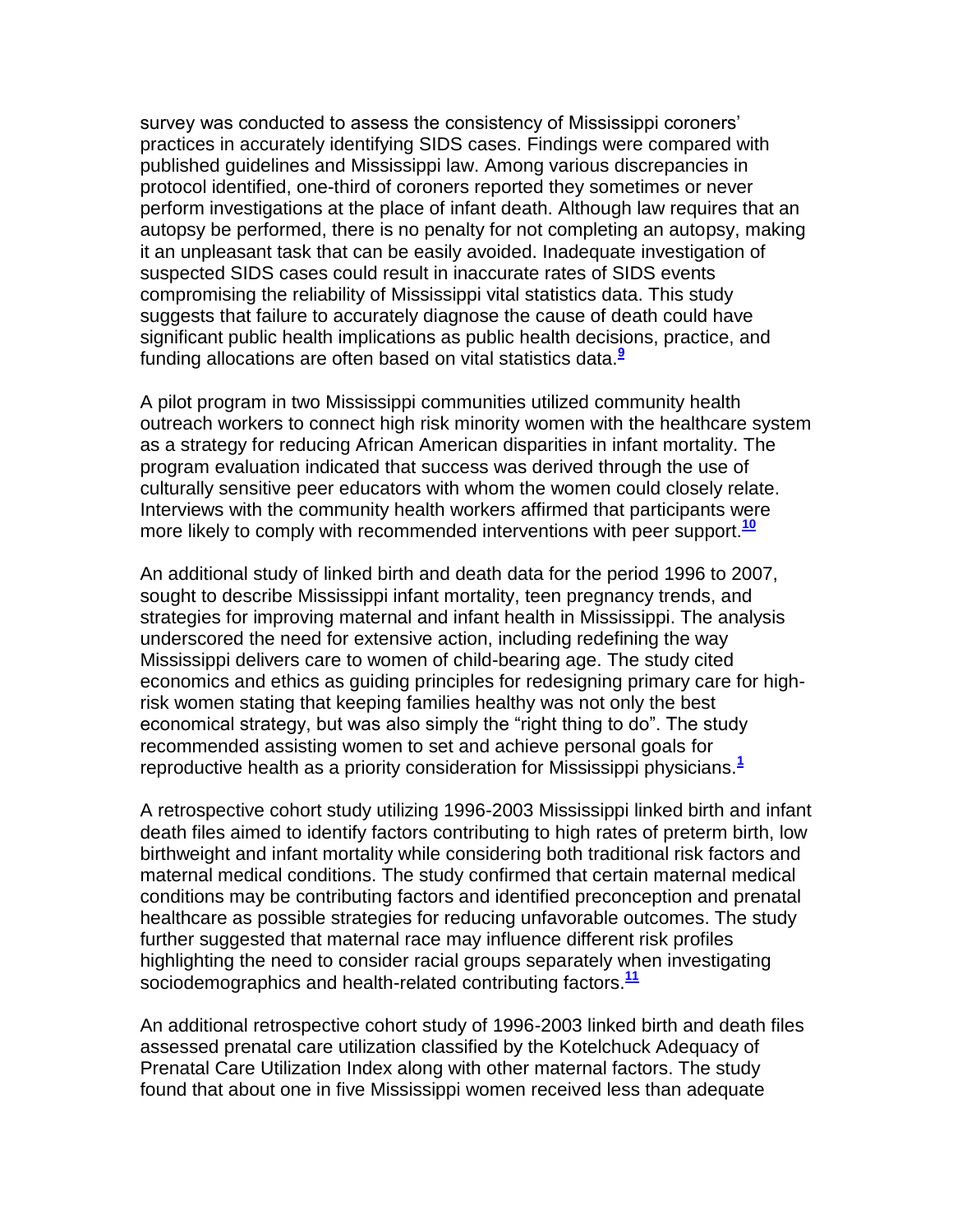prenatal care and identified racial disparities in utilization of prenatal care. Black women delayed entry into care, received too few visits, and were more likely to have either "inadequate care" or "no care" compared to white women. Among women with medical conditions, black women were twice as likely to receive inadequate care compared to white women. The study highlighted the need for public health interventions that promote utilization of prenatal and preconception healthcare practices.**[12](http://snrs.org/publications/SOJNR_articles2/n)**

## **Discussion**

The preceding findings demonstrate that Mississippi infant mortality is, in fact, a broad problem with multiple contributing factors. Mississippi infant health seems to be the product of less healthy families, living in less healthy environments, with limited access to needed resources. No one solution can be designed to untangle the complexities and intermingling of phenomenon that contribute to poor birth outcomes among Mississippi infants, but many opportunities exist where public health nursing can intervene to improve public health practice and infant outcomes.

*Access:* The high prevalence of chronic and acute illnesses among Mississippians cannot be reduced without adequate access to healthcare for all who need it. The growing numbers of uninsured or underinsured Mississippians and inappropriate utilization of emergency care for non-emergent healthcare services represent only portions of the problem. In many areas of Mississippi, even those possessing an adequate payer source have difficulty obtaining needed medical appointments and establishing medical homes. Public health nursing efforts should be focused on establishing programs and policies that promote access to medical homes, resources for the uninsured, focused case management for chronic disease, and enabling services such as transportation.

*Cultural sensitivity:* Successful public health programs are those which meet the unique needs of diverse populations. Management of chronic disease, obesity, and other morbidities require compliance with medication, physical activity, and nutritional recommendations. This often requires significant life style changes and personal responsibility on the part of the individual. Success demands changes that are culturally appropriate and sensitive to ethnic and cultural variations in choices of food, activities, and perceptions on healthcare and medicinal interventions. The public health nurse should assure cultural sensitivity of services and respect the cultural influences on health-seeking behaviors. Culturally sensitive outreach and case management should be provided to optimize outcomes among high risk and vulnerable populations.

*Elimination of disparities:* Because Mississippi has traditionally led the nation in SIDS deaths and overall infant mortality, public health policies should be planned and structured to reduce African American infant deaths and disparities in birth outcomes. Particular emphasis should be placed on policies that facilitate access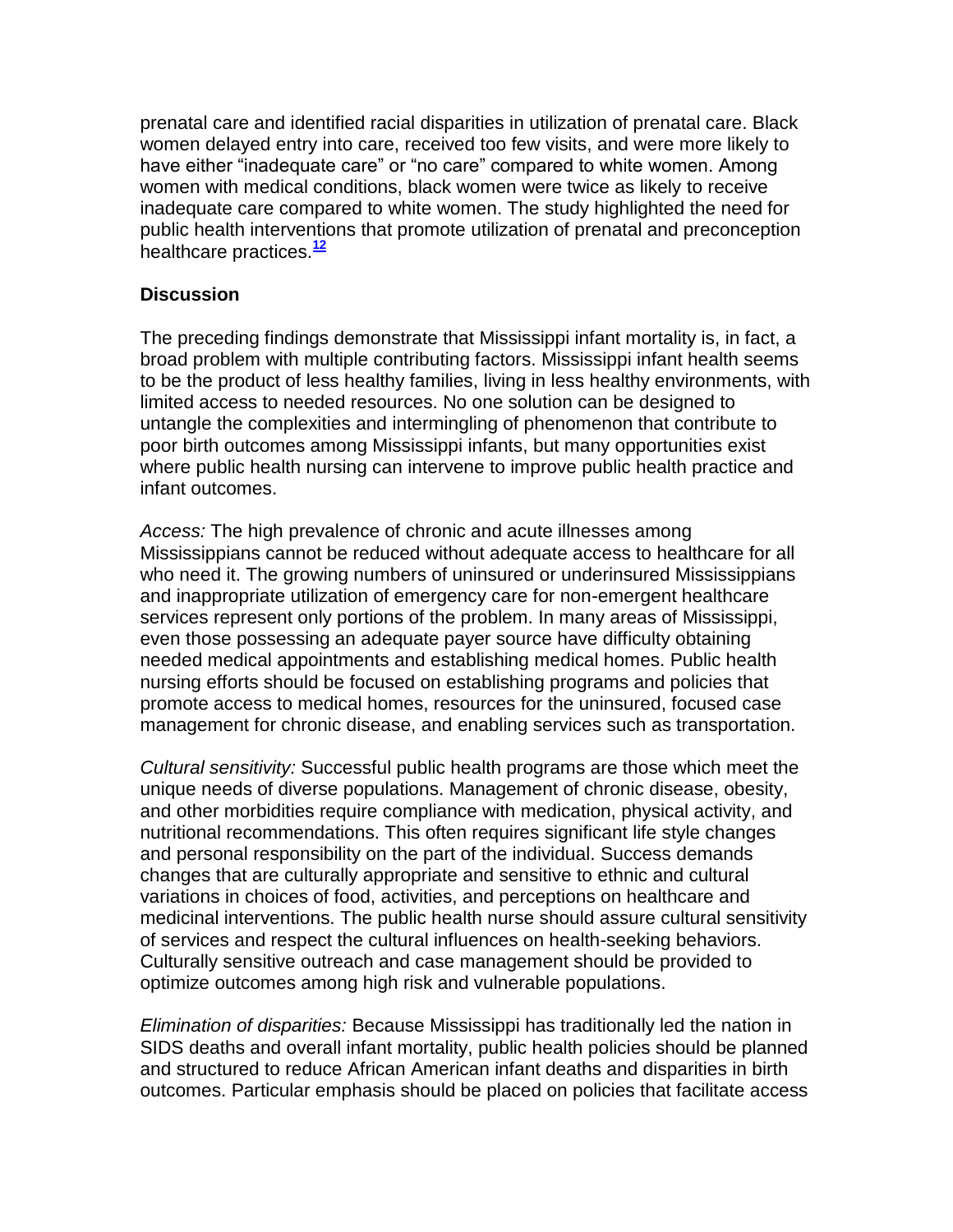to primary health care services for high risk, non-pregnant women of childbearing age to improve overall health and well-being prior to pregnancy.

*Education:* Education is a core function of public health nursing as both a tool for enhancing the skills and knowledge base for the nurse as well as a mechanism for promoting and protecting health of populations. The *Public Health Nursing: Scope & Standards of Practice* states that the "public health nurse attains knowledge and competency that reflects current nursing and public health practice."**[13](http://snrs.org/publications/SOJNR_articles2/n)** Obviously, effective advocacy among public health nursing is dependent upon knowledge of public health issues and the need for policy development and revision. A diverse and broad knowledge of public health services and activities is required to be effective in developing policies that improve outcomes among large populations. In effecting change in policy, public health nurse leaders must act as educators for policy developers and healthcare decision makers. Most legislators and policy makers do not have a background in public health and healthcare. Thus, in order for these policy makers to produce informed decisions, the public health nurse should act as educator and informer, providing evidence base and data to support positions and issues.

*Research:* Strong health policy should find its foundation in evidence-based practice and population-based research. The public health nurse should participate in scholarly inquiry and compose documentation to disseminate research findings. Peer-reviewed publication of scholarly work assists not only in contributing to the evidence base for public health practice, but also provides justification for allocation of resources such as funding and staffing and development of strong health policy.

*Advocacy:* The goal of advocacy is to positively influence the decision-making process among funders, program planners, and health policy developers. Advocacy may be directed towards development of new programs or policy to address emerging issues or towards strengthening or eliminating ineffective or obsolete programs and policies. Additionally, advocacy may be directed towards supporting a good program or policy that needs to be implemented, that needs to be funded, or perhaps just better enforced such as the need to strengthen laws guiding protocols for Mississippi coroners.

#### **Conclusion**

In conclusion, public health nursing is a broad, population-based practice that serves a leadership role in meeting the needs of large and diverse populations. Because of the diversity of the practice, public health nursing is extremely valuable in planning, documenting, and advocating for programs and policies that improve Mississippi health outcomes. Public health nursing is situated in a formidable position to improve access, assure cultural sensitivity, eliminate disparities, educate, investigate, and document evidence-based public health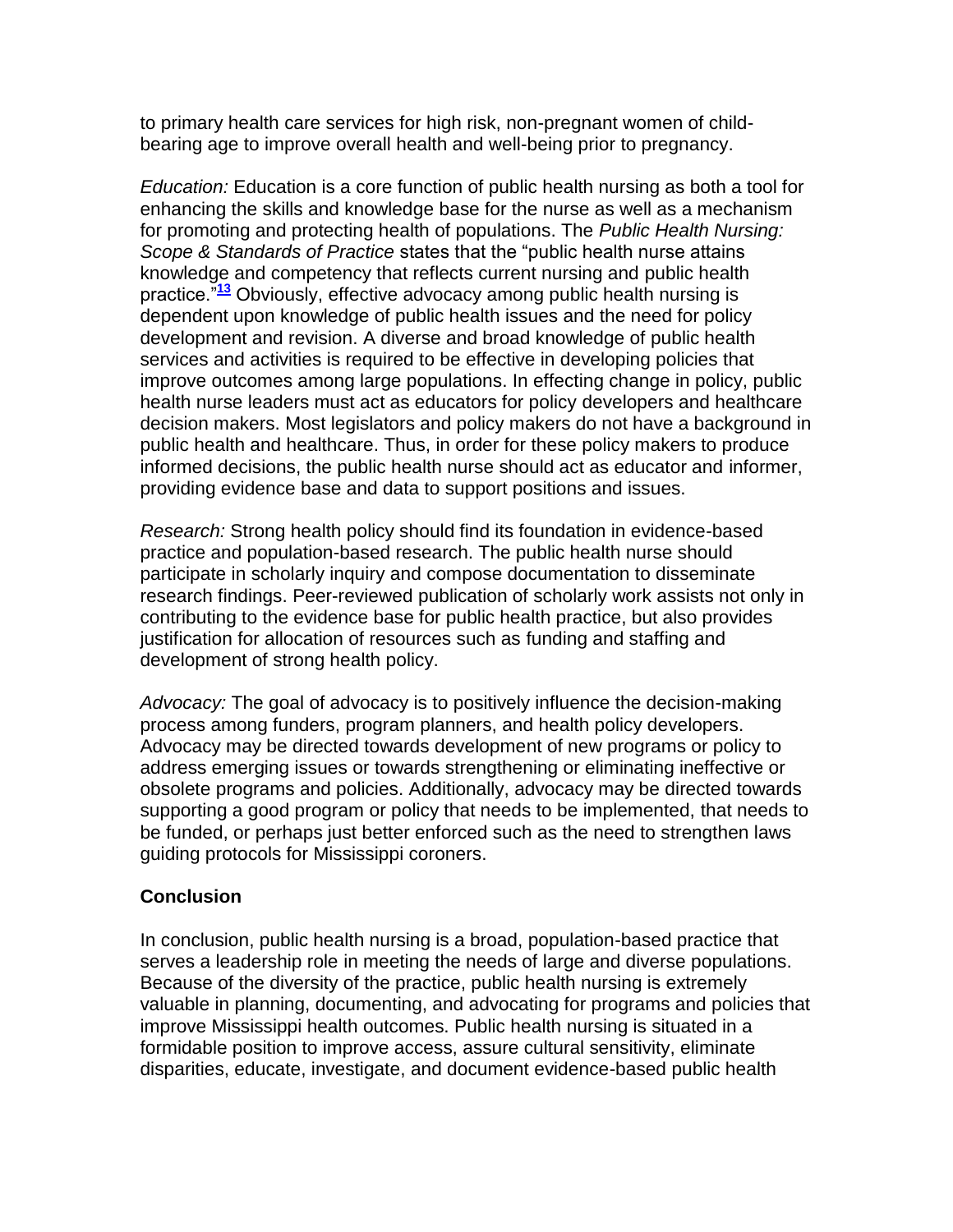practice. By intervening at multiple opportunities, the public health nurse presents as a key player in improving outcomes for Mississippi infants and their families.

## **References**

- 1. Langston, L., Graham, J., & Zhang, L. (2009). Identifying strategies for reducing Mississippi infant mortality utilizing an analysis of trends and racial disparities. *Journal of the Mississippi State Medical Association. L(3), pp. 71-78*.
- 2. Centers for Disease Control and Prevention [CDC]. (2009). NCHS State Profiles 2009: Data from the National Center for Health Statistics. Available online at

[http://www.cdc.gov/nchs/pressroom/data/2009\\_state\\_profiles.htm](http://www.cdc.gov/nchs/pressroom/data/2009_state_profiles.htm).

- 3. Kaiser Family Foundation [KFF]. (2009). Statehealthfacts.org. Available online at <http://www.statehealthfacts.org/profileglance.jsp?rgn=26>.
- 4. Zotti, M., Replogle, W., & Sappenfield, W. (2003). Prenatal smoking and birth outcomes among Mississippi residents. *Journal of the Mississippi State Medical Association, 44(1*), 3-9.
- 5. Graham, J., Zhang, L., & Schwalberg, R.(2007). Association between maternal chronic conditions and birth outcomes in a non-Hispanic blackwhite Mississippi birth cohort. *Public Health Nursing 24(4), pp 311-317.*
- 6. Graham, J. & Haynie, L. (2008). A pilot survey of disaster affected women's access to family planning services in Mississippi Gulf Coastal communities. *In revisions for publication.*
- 7. Rachel, M.. Tucker, L., & Graham, J. (2008). A translational intervention for reducing infant mortality in Mississippi: A move to eliminate health disparities. *Online Journal of Health Ethics, 1(2).*
- 8. Northington, L., Graham, J., Winters, K., & Fletcher, A. (2009a). Assessing knowledge of Sudden Infant Death Syndrome among African American women in two Mississippi communities. *Submitted for publication, Journal of Transcultural Nursing.*
- 9. Graham, J., Hendrix, S. & Schwalberg, R. (2008). Evaluating the SIDS diagnosis process by coroners in Mississippi. *Journal of Forensic Nursing, 5(2), pp. 59-63.*
- 10.Northington, L., Graham, J., Winters, K., & Fletcher, A. (2009b). Evaluating use of community health workers in two Mississippi pilot communities. *Accepted for publication, Journal of Cultural Diversity.*
- 11.Zhang, L., Cox, R., Graham, J., & Johnson, D. (2010). Association of maternal medical conditions and unfavorable birth outcomes: Findings from the 1996-2003 Mississippi linked birth and death data. *Accepted for publication, Journal of Maternal Child Health, doi: 10.1007/s10995-009- 0516-8.*
- 12.Zhang, L., Cox, R., Zotti, M., & Graham, J. (2010). Prenatal Care Utilization in Mississippi: Racial Disparities and Implications for Unfavorable Birth Outcomes. *Accepted for publication, Journal of Maternal Child Health, doi: 10.1007/s10995-009-0542-6.*